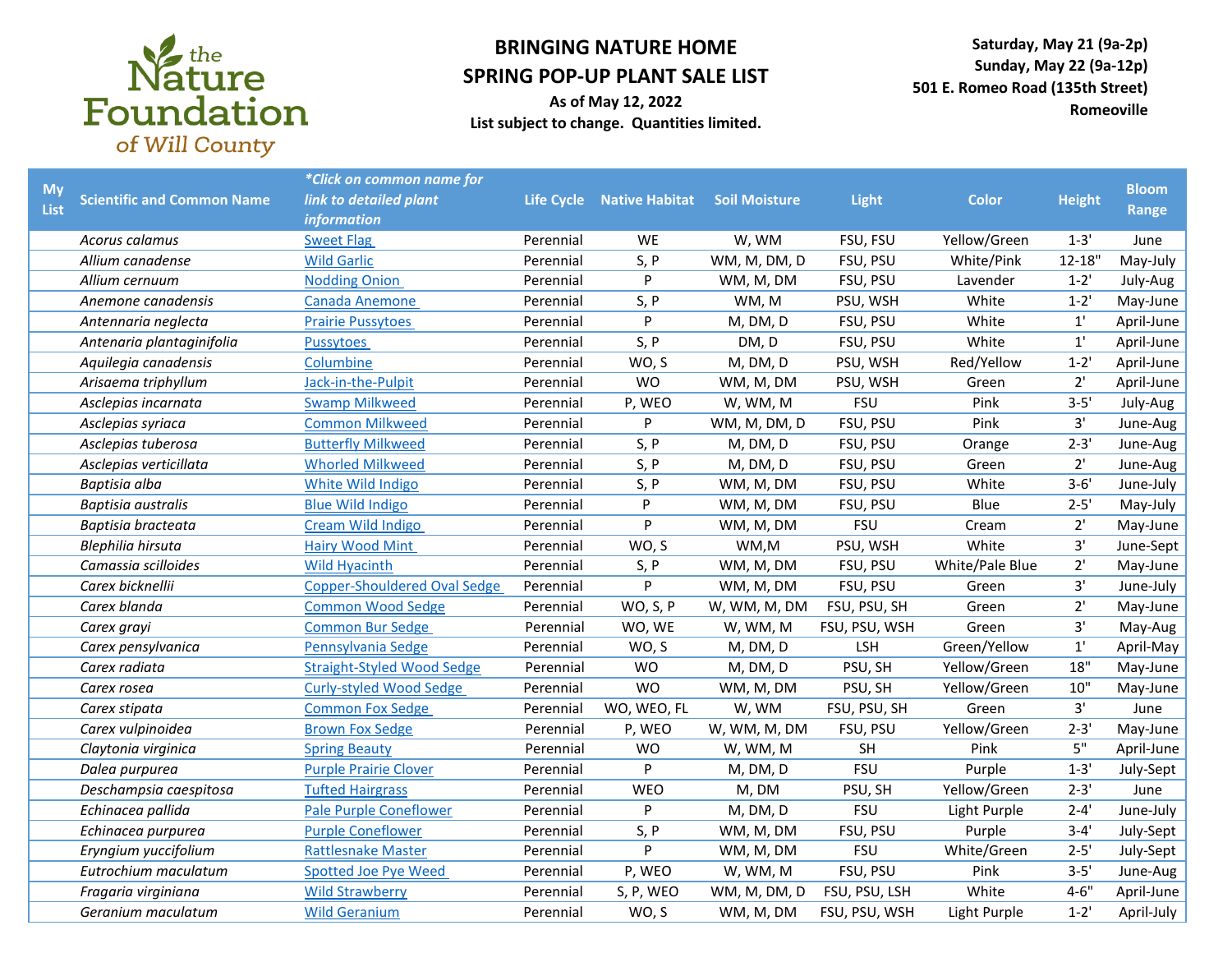

## **BRINGING NATURE HOME SPRING POP-UP PLANT SALE LIST**

**As of May 12, 2022 List subject to change. Quantities limited.** 

**Saturday, May 21 (9a-2p) Sunday, May 22 (9a-12p) 501 E. Romeo Road (135th Street) Romeoville**

| <b>My</b><br>List | <b>Scientific and Common Name</b> | *Click on common name for<br>link to detailed plant<br><b>information</b> |           | Life Cycle Native Habitat | <b>Soil Moisture</b> | <b>Light</b>  | <b>Color</b>   | <b>Height</b> | <b>Bloom</b><br>Range |
|-------------------|-----------------------------------|---------------------------------------------------------------------------|-----------|---------------------------|----------------------|---------------|----------------|---------------|-----------------------|
|                   | Geum triflorum                    | <b>Prairie Smoke</b>                                                      | Perennial | P                         | M, DM, D             | <b>FSU</b>    | Pink           | $6 - 12"$     | April-June            |
|                   | Iris virginica var. shrevei       | Southern Blue Flag                                                        | Perennial | WEO, P                    | W, WM, M             | FSU, PSU      | Light Blue     | $2 - 3'$      | May-July              |
|                   | Liatris aspera                    | <b>Button Blazing Star</b>                                                | Perennial | P                         | M, DM, D             | <b>FSU</b>    | Purple         | $2 - 5'$      | Jul-Oct               |
|                   | Liatris pycnostachya              | <b>Prairie Blazing Star</b>                                               | Perennial | P                         | W, WM, M             | <b>FSU</b>    | Purple         | $2 - 4'$      | July-Sept             |
|                   | Lobelia siphilitica               | <b>Great Blue Lobelia</b>                                                 | Perennial | P, WEO, WEF               | W, WM, M             | FSU, PSU      | Blue           | $1 - 4'$      | July-Oct              |
|                   | Lupinus perennis                  | <b>Wild Lupine</b>                                                        | Perennial | P, S                      | DM, D                | FSU, PSU      | Purple         | 2'            | May-July              |
|                   | Maianthemum stellatum             | <b>Starry Solomon's Plume</b>                                             | Perennial | S, P                      | WM, M, DM, D         | FSU, PSU, SH  | White          | 2'            | April-June            |
|                   | Mertensia virginica               | <b>Virginia Bluebell</b>                                                  | Perennial | WO (FL)                   | WM, M                | PSU, WSH      | Blue           | 2'            | April-May             |
|                   | Mitella diphylla                  | <b>Bishop's Cap</b>                                                       | Perennial | <b>WO</b>                 | WM, M, DM            | PSU, SH       | White          | $1^{\prime}$  | April-June            |
|                   | Monarda fistulosa                 | <b>Wild Bergamot</b>                                                      | Perennial | P                         | WM, M, DM, D         | <b>FSU</b>    | Magenta        | $2 - 4'$      | July-Sept             |
|                   | Penstemon calycosus               | <b>Calico Beardtongue</b>                                                 | Perennial | S, P, WO                  | WM, M                | FSU, PSU, SH  | Pink           | 4'            | June-July             |
|                   | Penstemon pallidus                | Pale Beardtongue                                                          | Perennial | P, S, WO                  | DM, D                | FSU, PSU      | White          | $1^{\prime}$  | May-July              |
|                   | Phlox pilosa                      | <b>Prairie Phlox</b>                                                      | Perennial | S, P                      | M, DM, D             | FSU, PSU      | Pink           | $2^{\prime}$  | May-July              |
|                   | Polemonium reptans                | Jacob's Ladder                                                            | Perennial | WO, S, P                  | M, DM                | FSU, PSU, WSH | Blue           | $8 - 24"$     | April-June            |
|                   | Pycnanthemum tenuifolium          | <b>Slender Mountain Mint</b>                                              | Perennial | P, S                      | WM, M, DM, D         | FSU, PSU      | White          | $2^{\prime}$  | June-Sept             |
|                   | Pycnanthemum virginianum          | <b>Mountain Mint</b>                                                      | Perennial | P, WEO                    | W, WM, M, DM         | <b>FSU</b>    | White          | $2 - 3'$      | June-Sept             |
|                   | Ratibida pinnata                  | <b>Yellow Coneflower</b>                                                  | Perennial | S, P                      | M, DM                | FSU, PSU      | Yellow         | $3 - 6'$      | July-Sept             |
|                   | Rudbeckia subtomentosa            | <b>Sweet Black-Eyed Susan</b>                                             | Perennial | P                         | WM, M, DM            | <b>FSU</b>    | Yellow         | $3 - 5'$      | Aug-Oct               |
|                   | Ruellia humulis                   | <b>Wild Petunia</b>                                                       | Perennial | S, P                      | M, DM, D             | FSU, PSU      | Light Purple   | $1 - 2'$      | July-Aug              |
|                   | Schizachyrium scoparium           | <b>Little Bluestem Grass</b>                                              | Perennial | P                         | M, DM, D             | <b>FSU</b>    | Orange/Purple  | $2 - 3'$      | Aug-Sept              |
|                   | Silene regia                      | <b>Royal Catchfly</b>                                                     | Perennial | P                         | M, DM                | <b>FSU</b>    | Red            | $2 - 4'$      | July-Aug              |
|                   | Silene stellata                   | <b>Starry Campion</b>                                                     | Perennial | S, P                      | WM, M, DM            | FSU, PSU, PSH | White          | $2 - 3'$      | Jul-Oct               |
|                   | Sorghastrum nutans                | <b>Indian Grass</b>                                                       | Perennial | P                         | WM, M, DM            | FSU           | Yellow         | $3 - 7'$      | Aug-Sept              |
|                   | Sporobolus heterolepis            | <b>Prairie Dropseed Grass</b>                                             | Perennial | P                         | WM, M, DM            | <b>FSU</b>    | Russet         | $2 - 3'$      | Aug-Sept              |
|                   | Symphyotrichum novae-angliae      | <b>New England Aster</b>                                                  | Perennial | P                         | W, WM, M, DM         | <b>FSU</b>    | Blue/Purple    | $2 - 5'$      | Aug-Oct               |
|                   | Taenidia integerrima              | <b>Yellow Pimpernel</b>                                                   | Perennial | S, WO                     | M, DM                | FSU, PSU, SH  | Yellow         | 3'            | May-July              |
|                   | Thalictrum dioicum                | <b>Early Meadow Rue</b>                                                   | Perennial | WO, WEF, S                | WM, M, DM            | PSU, WSH      | Greenish White | 2'            | April-May             |
|                   | Tradescantia ohiensis             | <b>Ohio Spiderwort</b>                                                    | Perennial | S, P                      | WM, M, DM            | FSU, PSU      | Blue           | $2 - 4'$      | May-July              |
|                   | Viola pedatifida                  | <b>Prairie Violet</b>                                                     | Perennial | P                         | M, DM, D             | <b>FSU</b>    | Blue           | $3 - 6"$      | April-June            |
|                   | Zizia aptera                      | <b>Heart-Leaf Golden Alexander</b>                                        | Perennial | P, WO                     | M, DM                | FSU, PSU, LSH | Yellow         | $1 - 2'$      | April-May             |
|                   | Zizia aurea                       | <b>Golden Alexander</b>                                                   | Perennial | S, P                      | WM, M, DM            | FSU, PSU      | Yellow         | $1 - 3'$      | April-June            |

**Native trees & shrubs will be available on Saturday only from a local grower, Native Roots and Canopies. The list of plants that will be available is forthcoming.**